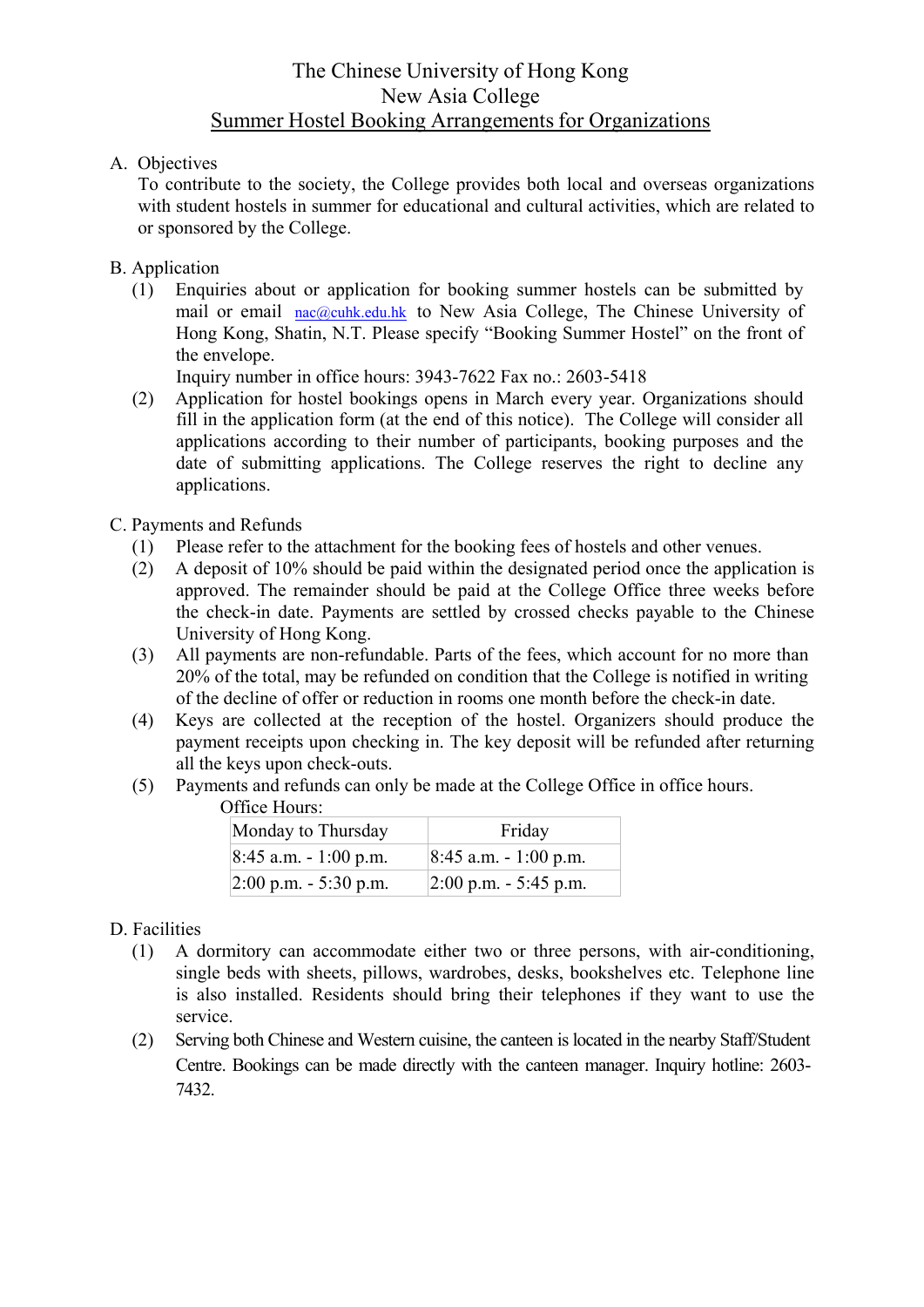- (3) The laundry is equipped with washers, dryers and ironing apparatus. Users should pay for the use of washers and dryers at the reception. Areas are designated for drying laundry.
- (4) Common rooms and TV rooms are open for use in hostels.
- E. General Regulations
	- (1) Residents of summer hostels are to observe all student hostel management regulations prescribed by the College. The right to expulse offenders on the spot is reserved by the College.
	- (2) The College is not responsible for any injuries or deaths or property loss of residents from the booking organizations during the booking period.
	- (3) The booking organizations are responsible for any financial compensation incurred by their damage to or defacement of property of the College.
	- (4) Residents are to vacate their rooms by 11:00 a.m on the check-out day.
	- (5) The booking organizations should seek the Warden's permission before posting any notices or decorating the venues and be responsible for the clearance of the aforementioned thereafter.
	- (6) Keys are not to be lent to any other persons. Rooms are not to be exchanged without the Warden's permission.
	- (7) No residents from the booking organizations are allowed to receive any overnight visitors. The College reserves the right to expulse offending residents on the spot.
	- (8) No residents from the booking organizations are allowed to enter hostel premises for the opposite sex.
	- (9) No Primary 6 students or children younger than Primary 6 are allowed to stay in the hostels.
	- (10) All hostels property is to be used in situ. No property can be moved without permission. In case of any damages, compensation is to be made according to the values of the damaged commodities.
	- (11) The opening hours of the hostels are as follows:
		- a. Monday to Friday:  $6:30$  a.m.  $-12:00$  midnight
		- b. Saturday, Sunday and holiday: 6:30 a.m. 12:00 a.m.
	- (12) Residents should avoid making excess noises and should refrain from any disturbing behaviors.
	- (13) Gambling in any forms is prohibited in the hostels. Possession of any gambling facilities like Mah-jong is also prohibited.
	- (14) Alcohol may neither be consumed nor kept in the hostels. No cooking is allowed.
	- (15) Residents should safely keep their personal effects. Neither the College nor the Warden will be responsible for any loss of residents' property and money.
	- (16) Volume of sound systems (e.g. radios and stereos) should be kept low, especially before 8:00a.m. and after 11:00p.m..
	- (17) The Student Hostel Booking Guide takes effect upon approval by the College Assembly of Fellows. Should any amendments be made to the Arrangements, the procedure is the same as that stated above.

Remarks: If typhoon signal no. 8 or above, or BLACK rainstorm warning signal is hoisted, booking organizations that have not checked in can cancel the booking and apply for a refund of the prepaid hostel fees.

Declaration: The undersigned, have read and fully understood the Hostel Regulations for summer camp in New Asia College, I undertake to observe the Regulations during my/our staying.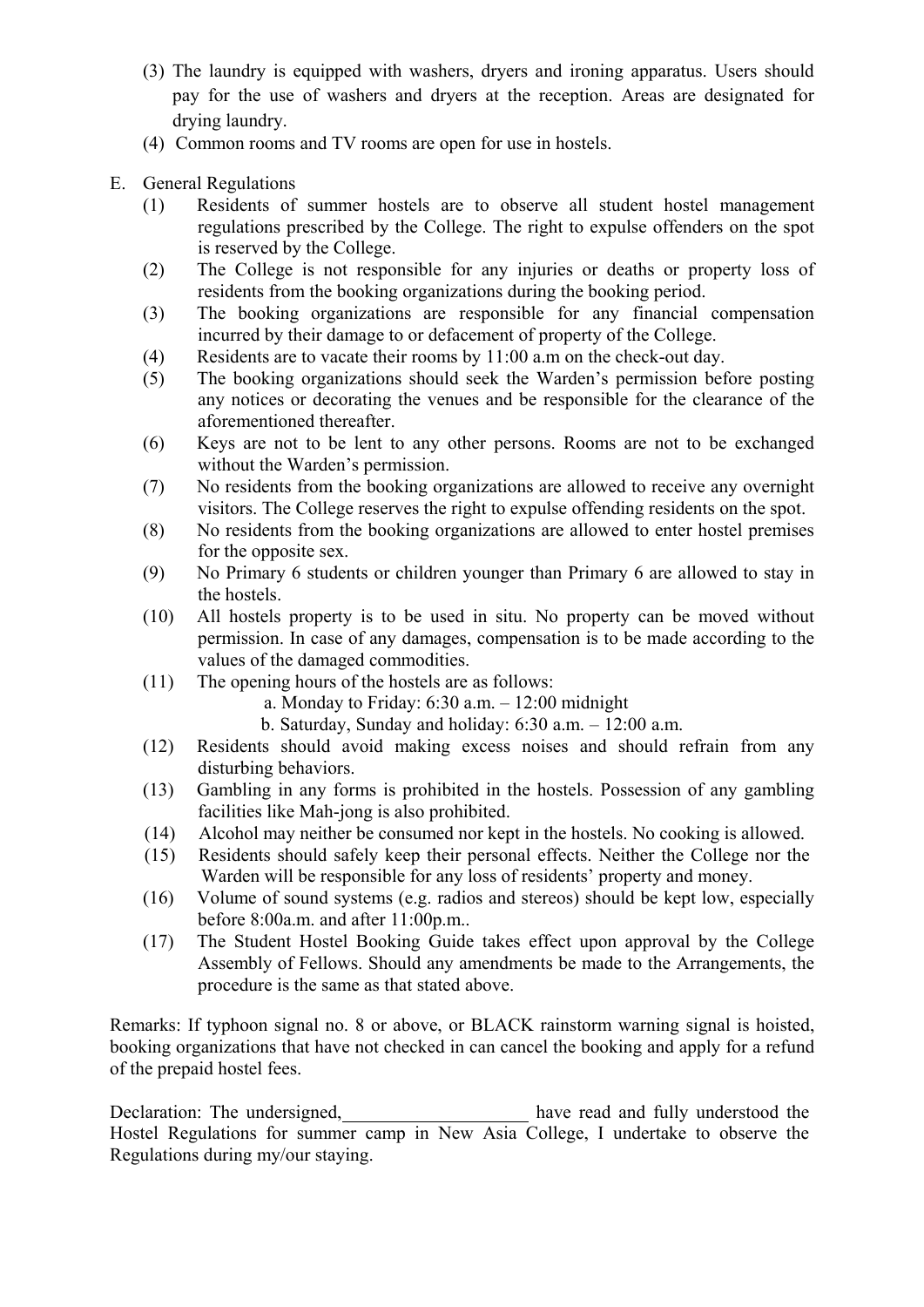# The Chinese University of Hong Kong New Asia College

# Booking Fees of Hostels and Other Venues in Summer (for Groups and Organisations Only)

## (1) Opening Period of Hostels: June 6 – August 5, 2019

(2) Hostels

| (a) | For local or overseas<br>non-CUHK organizations | HK\$166 per day each<br>(with pillow, sheet, blanket and air-conditioning) |
|-----|-------------------------------------------------|----------------------------------------------------------------------------|
| (b) | For CUHK or<br>CUHK related organizations       | HK\$130 per day each<br>(with pillow, sheet, blanket and air-conditioning) |

(C) Key deposit: HK\$1,000

#### (3) Venues

- (a) Classrooms and Lecture Theatres will be closed for maintenance during summer.
- (b) Use of Swimming ool Application forms can be submitted to Room 108, 2/F, Benjamin Franklin Centre seven days before the intended dates of use for approval by the Swimming Pool Management Office Enquiry : 3943-7216 / 3943-7217

### (4) Canteen

Serving both Chinese and Western cuisine, the canteen is located in the lowest floor of the Staff Student Centre – Leung Hung Kee Building. Bookings can be made directly with the canteen manager. Inquiry hotline: 2603-7432